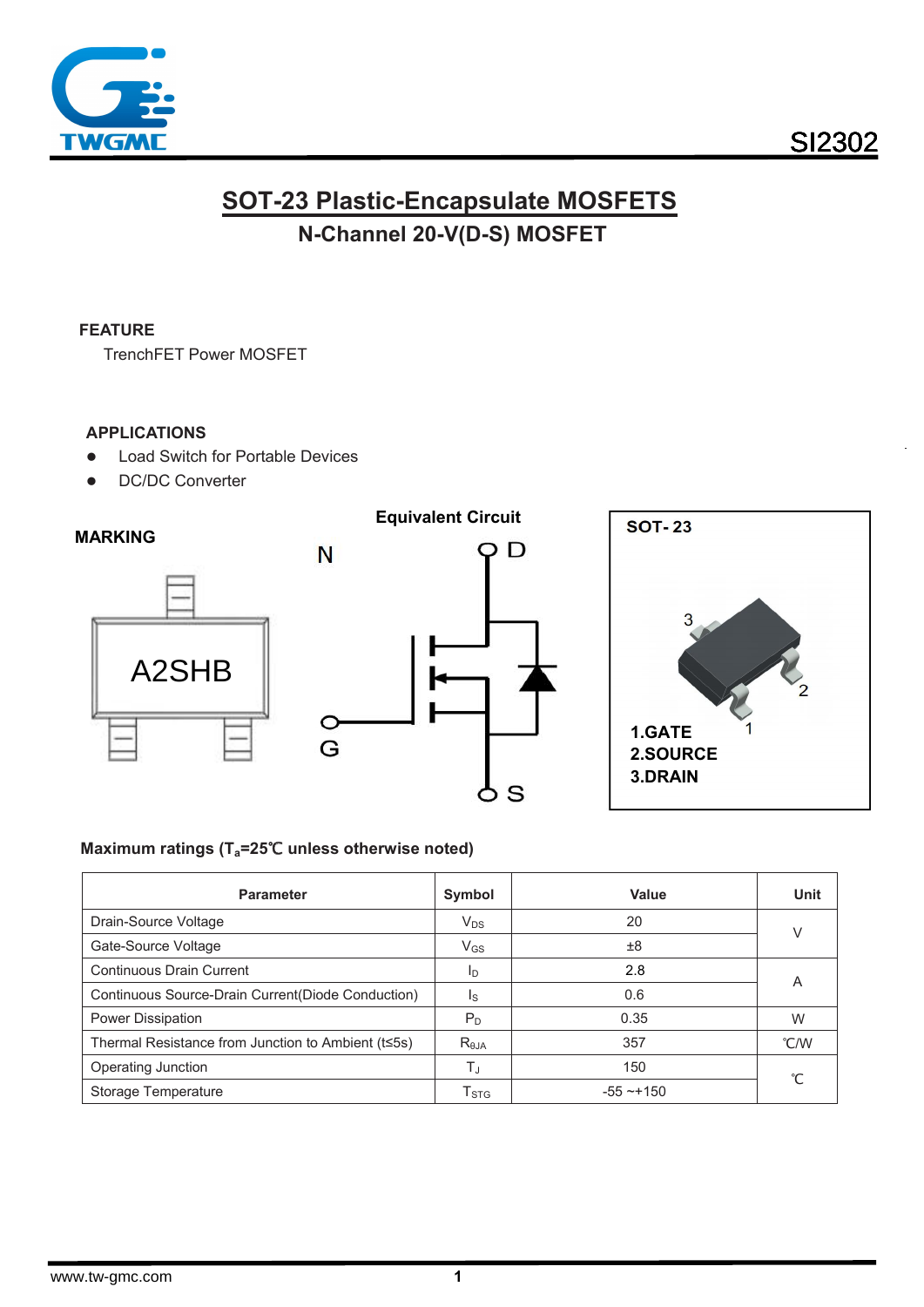

**SI2302** 

### Electrical characteristics (T<sub>a</sub>=25°C unless otherwise noted)

| <b>Parameter</b>                          | Symbol                   | <b>Test Condition</b>                                                         | <b>Min</b> | <b>Typ</b>     | <b>Max</b> | <b>Units</b> |  |  |  |
|-------------------------------------------|--------------------------|-------------------------------------------------------------------------------|------------|----------------|------------|--------------|--|--|--|
| <b>Static</b>                             |                          |                                                                               |            |                |            |              |  |  |  |
| Drain-source breakdown voltage            | $V_{(BR)DSS}$            | $V$ GS = 0V, lp = 10µA                                                        | 20         |                |            | $\vee$       |  |  |  |
| Gate-threshold voltage                    | $V$ GS(th)               | $V_{DS} = V_{GS}$ , lp =50µA                                                  | 0.5        | 0.95           | 1.25       |              |  |  |  |
| Gate-body leakage                         | <b>I</b> GSS             | $V_{DS} = 0V$ , $V_{GS} = \pm 8V$                                             |            |                | ±100       | nA           |  |  |  |
| Zero gate voltage drain current           | <b>I</b> <sub>DSS</sub>  | $V_{DS} = 20V$ , $V_{GS} = 0V$                                                |            |                | 1          | μA           |  |  |  |
| Drain-source on-resistance <sup>a</sup>   | $\text{TDS}(on)$         | $V$ GS = 4.5V, lp = 2.8A                                                      |            | 0.045          | 0.055      | Ω            |  |  |  |
|                                           |                          | $V$ GS = 2.5V, ID = 2.0A                                                      |            | 0.060          | 0.080      |              |  |  |  |
| Forward transconductance <sup>a</sup>     | <b>g</b> fs              | $V_{DS} = 5V$ , $I_D = 3.6A$                                                  |            | 8              |            | S            |  |  |  |
| Diode forward voltage                     | $V_{SD}$                 | $I_S = 0.94A, V_{GS} = 0V$                                                    |            | 0.76           | 1.2        | V            |  |  |  |
| <b>Dynamic</b>                            |                          |                                                                               |            |                |            |              |  |  |  |
| Total gate charge                         | $Q_q$                    |                                                                               |            | 4.0            |            | nC           |  |  |  |
| Gate-source charge                        | $\mathsf{Q}_{\text{gs}}$ | $V_{DS} = 10V$ , $V_{GS} = 4.5V$ , $I_D = 3.6A$                               |            | 0.65           |            |              |  |  |  |
| Gate-drain charge                         | $Q_{gd}$                 |                                                                               |            | 1.5            |            |              |  |  |  |
| Input capacitance <sup>b</sup>            | $C_{iss}$                |                                                                               |            | 300            |            | pF           |  |  |  |
| Output capacitance <sup>b</sup>           | C <sub>oss</sub>         | $V_{DS}$ =10V, V <sub>GS</sub> = 0V, f=1MHz                                   |            | 120            |            |              |  |  |  |
| Reverse transfer capacitance <sup>b</sup> | C <sub>rss</sub>         |                                                                               |            | 80             |            |              |  |  |  |
| Switching <sup>b</sup>                    |                          |                                                                               |            |                |            |              |  |  |  |
| Turn-on delay time                        | $t_{d(on)}$              |                                                                               |            | $\overline{7}$ |            | ns           |  |  |  |
| Rise time                                 | tr                       | $V_{DD} = 10V$ ,                                                              |            | 55             |            |              |  |  |  |
| Turn-off delay time                       | $t_{d(off)}$             | $R_L = 5.5 \Omega$ , lp $\approx 3.6 A$ ,<br>$V_{GEN} = 4.5V$ , Rg=6 $\Omega$ |            | 16             |            |              |  |  |  |
| Fall time                                 | tf                       |                                                                               |            | 10             |            |              |  |  |  |

**Notes :**

a. Pulse Test : Pulse width≤300μs, duty cycle ≤2%.

b. These parameters have no way to verify.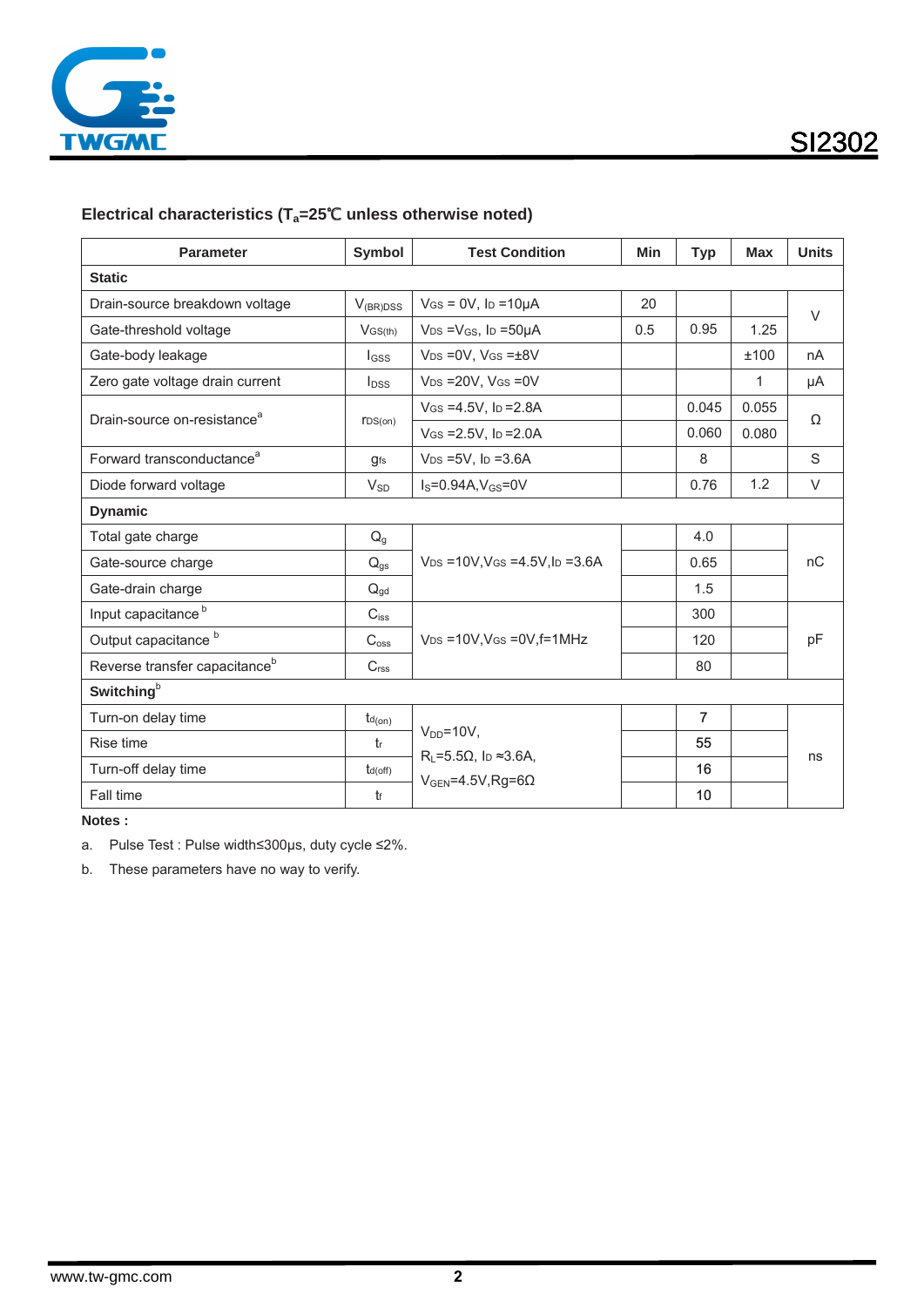**TWGM** 

# **SI2302**

## **Typical Characteristics**